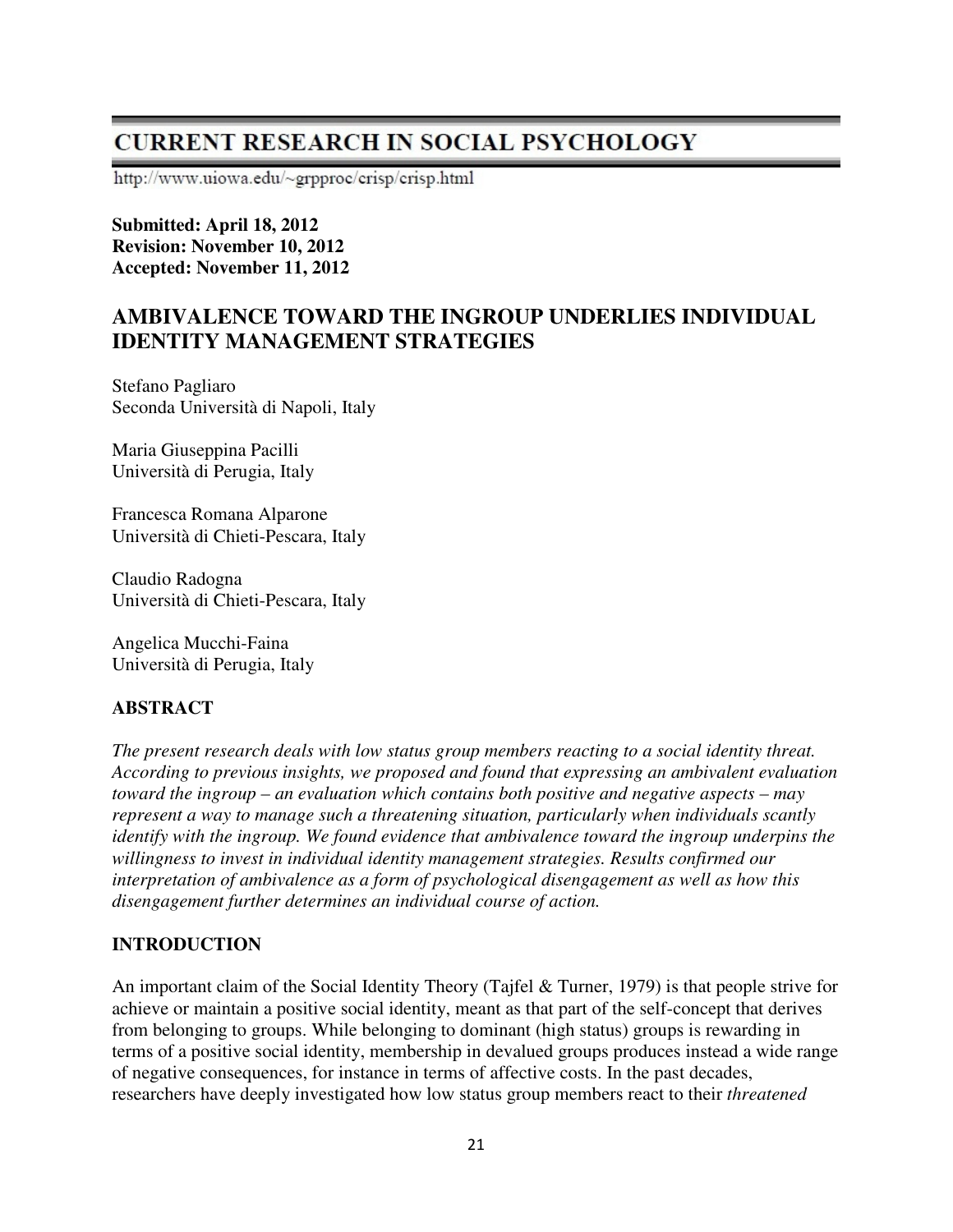*social identity* engaging in the so-called *identity management strategies* (van Knippenberg, 1989). Social identity theorists describe different strategies available to low-status group members who aim to improve their social standing. Starting from Hirschman's (1970) distinction between Exit and Voice strategies, Tajfel and Turner (1979) distinguished between two main clusters of strategies, aiming at individual vs. collective status improvement, respectively. With the former, we refer to group members' attempt to change their individual position, while leaving the ingroup's relative position unchanged. This strategy has been classically referred to as *individual mobility*. By contrast, collective strategies refer to individuals' effort to improve their social standing by changing the relative position of the ingroup as a whole. These strategies have been referred to as *social change*. Several factors influence the choice for an individual versus a collective strategy, such as socio-structural factors (Ellemers, 1993), the level of ingroup identification (e.g., Ellemers, 1993), and group norms (e.g., Ellemers, Pagliaro, Barreto, & Leach, 2008; Pagliaro, Ellemers, & Barreto, 2011).

Beyond behavioural attempts to better their social standing, people may even merely cope with an identity threat by cognitively re-defining the disadvantaged situation they are facing with. This can occur for instance when they perceive the group boundaries as impermeable or the status relations as unchangeable (Jackson, Sullivan, Harnish, & Hodge, 1996). In such cases, they may adopt *social creativity strategies*, that is, a series of (primarily) cognitive attempts to re-define the intergroup comparison scenario, which could reflect either group-based or individualistic goals (Branscombe & Ellemers, 1998).

A social creativity strategy can be also represented by a strategic use of people's judgments about their ingroup. For instance, when investigating the issue of group variability (for a review, see Lorenzi-Cioldi, 1988), researchers had ascertained that low status group members who scantily identify with the ingroup tend to exaggerate the intragroup variability to manage the potential identity threat arising from a negative intergroup comparison (the *We are bad, but varied* device, Doosje Spears, & Koomen, 1995, p. 653).

Recently it has been advanced and found that a further consequence of a negative social identity may invest the evaluation of the ingroup as a whole, after involving its internal variability (Pagliaro, Alparone, Pacilli, & Mucchi-Faina, 2012). More specifically, the perception of intragroup variability has been found to determine a subsequent ambivalent evaluation of the ingroup, namely an attitude that contains both positive and negative elements, which has been interpreted as a social creativity strategy, as detailed below. In the present paper, we set out to investigate whether expressing an ambivalent evaluation toward the ingroup, further constitutes the psychological basis for a subsequent behavioural disengagement from the ingroup, namely, the willingness to invest in an individual strategy to manage a negative social standing.

## **ATTITUDINAL AMBIVALENCE TOWARD THE INGROUP AS PSYCHOLOGICAL DISENGAGEMENT**

There is wide evidence that people generally tend to evaluate the ingroup more favorably than the outgroup (i.e., intergroup bias; for a review, Hewstone, Rubin, & Willis, 2002). Social identity theorists interpreted this asymmetry in terms of identity concerns and need for distinctiveness, and showed that low status group members generally manifest less intergroup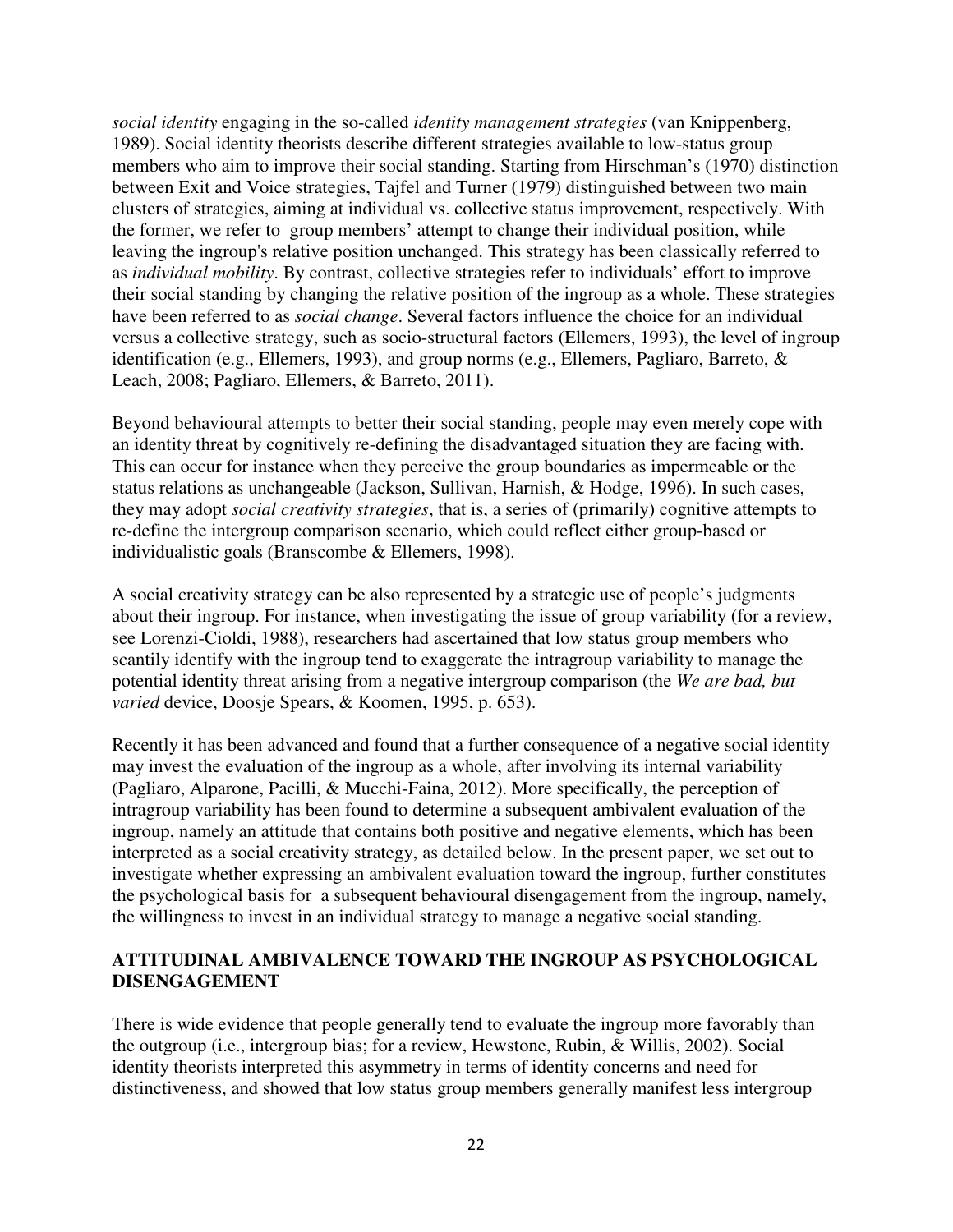bias than high status group members (e.g., Bettencourt, Dorr, Charlton, & Hume, 2001). Nevertheless, despite a number of other factors moderate the expression of intergroup bias, such as for instance the (positive or negative) nature of resources that people have to allocate to ingroup and outgroup (e.g., Otten, Mummendey, & Blanz, 1996); the perception of an identity threat (e.g., Otten et al., 1996); the content of group norm (e.g., Jetten, Spears, & Manstead, 1997), people are generally inclined to favor their ingroup (but for possible exceptions, see Jost & Banaji, 1994), and this effect occurs regardless of the relative status of the ingroup when they strongly identify with it (Perreault & Bouhris, 1999).

Despite this general tendency to favor the ingroup, several authors have suggested that, according to specific contextual conditions, people may hold ambivalent attitudes toward the ingroup (Mucchi-Faina, Costarelli, & Romoli, 2002; Mucchi-Faina, Pacilli, Pagliaro, & Alparone; 2009; Jost & Burgess, 2000). According to Mucchi-Faina and colleagues (2002; 2009), for instance, expressing ambivalence toward the ingroup is a way to satisfy two competing motivations at work in intergroup contexts, namely, establishment of positive distinctiveness for the ingroup and conformity to the fairness norm (Branthwaite, Doyle, & Lightbown, 1977), which prescribes impartiality and equity.

Jost and Burgess (2000) relied instead on System Justification Theory to explain that, among low status group members, ambivalence toward the ingroup arises as a result of the conflict between group justification tendencies – which lead to ingroup favoritism – and system justification tendencies – which elicit outgroup favoritism - because low status group members tend to favor the superior outgroup to justify the status asymmetry.

In a recent paper, Pagliaro and colleagues (2012) reasoned that ambivalence is somewhat related to an "adjustment" of the ingroup favoritism, and that even identity management needs call into question a similar adjustment. In particular, we advanced that, when the inferiority of the ingroup one belongs to is made salient, expressing ambivalence toward the ingroup may be interpreted a form of psychological disengagement. Experimental evidence sustained this idea. In particular, when asked to evaluate their own group in a high (vs. low) threat condition, low status members weakly identified with the ingroup firstly stressed the heterogeneity of the group, and then produced a more negative judgment of the group as a whole, as a form of further identity management. This negative evaluation, conflicting with the general tendency to favor the ingroup, produced an ambivalent evaluation of the ingroup, which has been interpreted as a social creativity strategy. Nevertheless, this previous evidence has not ascertained whether such a psychological disengagement, in the form of an ambivalent evaluation toward the ingroup, actually relates to the subsequent behavioral disengagement, for instance in terms of individual (vs. collective) behavioral identity management strategies. Namely, it is worth studying whether the ambivalent evaluation toward the ingroup represents the psychological basis to invest in individual attempts to improve one's negative social standing. In the present paper we aimed to shed light on this issue.

Based on the above reasoning, we expected that low identifiers (vs. high identifiers) would express higher ambivalence toward the ingroup (Hp 1a), and express in turn higher intentions to invest in individual strategies to better their social standing (Hp 1b), particularly when an identity threat is made salient. Finally, we expected that the effect of identification and identity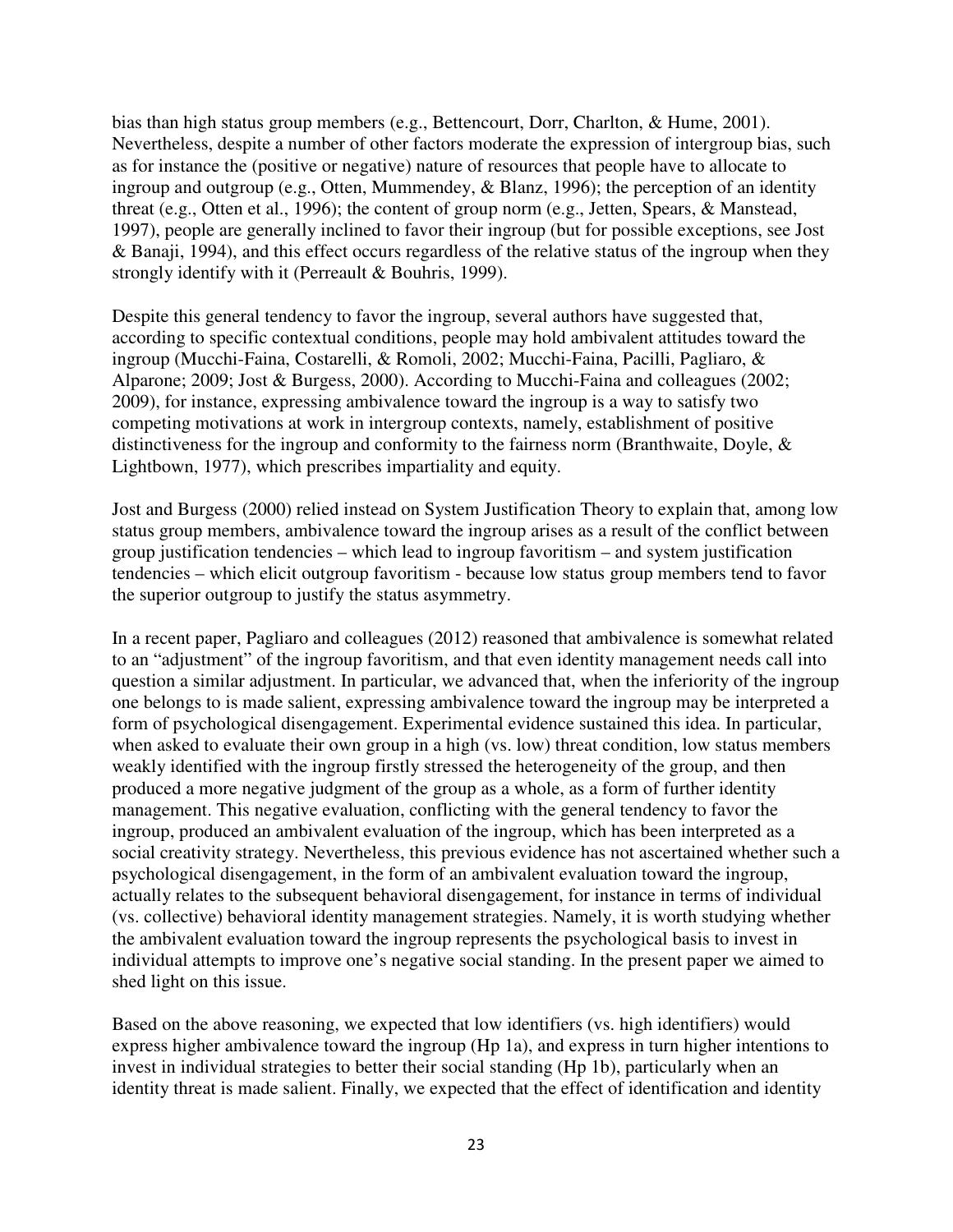threat on the willingness to invest in individual strategies would be mediated by ambivalence toward the ingroup (Hp 2).

## **Method**

One-hundred and eighty-eight participants (115 women; *mean age* = 29.64; *SD* = 9.31) were recruited in the Campus of a medium-size Italian University and were asked to anonymously answer a questionnaire concerning their opinion about some questions related to the employment in Italy.

Following Pagliaro et al.'s (2012) procedure, after assessing socio-demographic information Ingroup identification was measured with three items (e.g., Being Italian is important to me; Ellemers et al., 2008; from 1 = *totally disagree*; to 9 = *totally agree*; alpha = .84). Then, identity threat was manipulated between participants. In previous studies (Mucchi-Faina et al., 2009) it has been ascertained than Italians considered themselves as higher or lower in status compared to Senegalese and British, respectively. We manipulated identity threat by presenting participants with fictitious comparative data relative to the economic situation of Italians. In the high identity threat condition, participants were told that Italians were dramatically disadvantaged compared to British, in terms of average salaries/unemployment. In the low identity threat condition, the opposite scenario was presented, with Italians' economic conditions emerging as better than Senegalese's ones. This manipulation was subsequently checked by asking participants to indicate "what are the actual economic and occupational conditions of Italians compared to British/Senegalese" (1 = *absolutely worse*; 9 = *absolutely better*).

## *Dependent Variables*

*Ambivalence toward the ingroup* was assessed by asking participants to indicate their opinion toward Italians along 12 randomized unipolar items (from  $1 = not at all$ , to  $6 = extremely$ ): six positive (e.g., attraction; Cronbach's alpha = .86) and six negative (e.g., disapproval; Cronbach's alpha = .87). The items were then combined through a formula for close-ended measures to calculate the ambivalence score:  $(P+N)/2$  -  $|P-N|$ , where P = positive attitude score and N = negative attitude score. A constant of 1.5 was added in order to avoid negative results (possible range = 0 to 7.5; see Mucchi-Faina et al., 2002; 2009).

*Willingness to invest in individual (status improvement) strategies* was assessed by asking participants to indicate to what extent they would engage in each of four specific strategies for individual status improvement (e.g. Move to the North-Europe; Get a higher level of education) on a scale ranging from 1 (= *Absolutely not*) to 9 (= *Absolutely*). Their responses were averaged to construct a single measure indicating participants' willingness to invest in individual status improvement (Cronbach's alpha = .76; see Pagliaro et al., 2011).

## **Results**

## *Manipulation Check*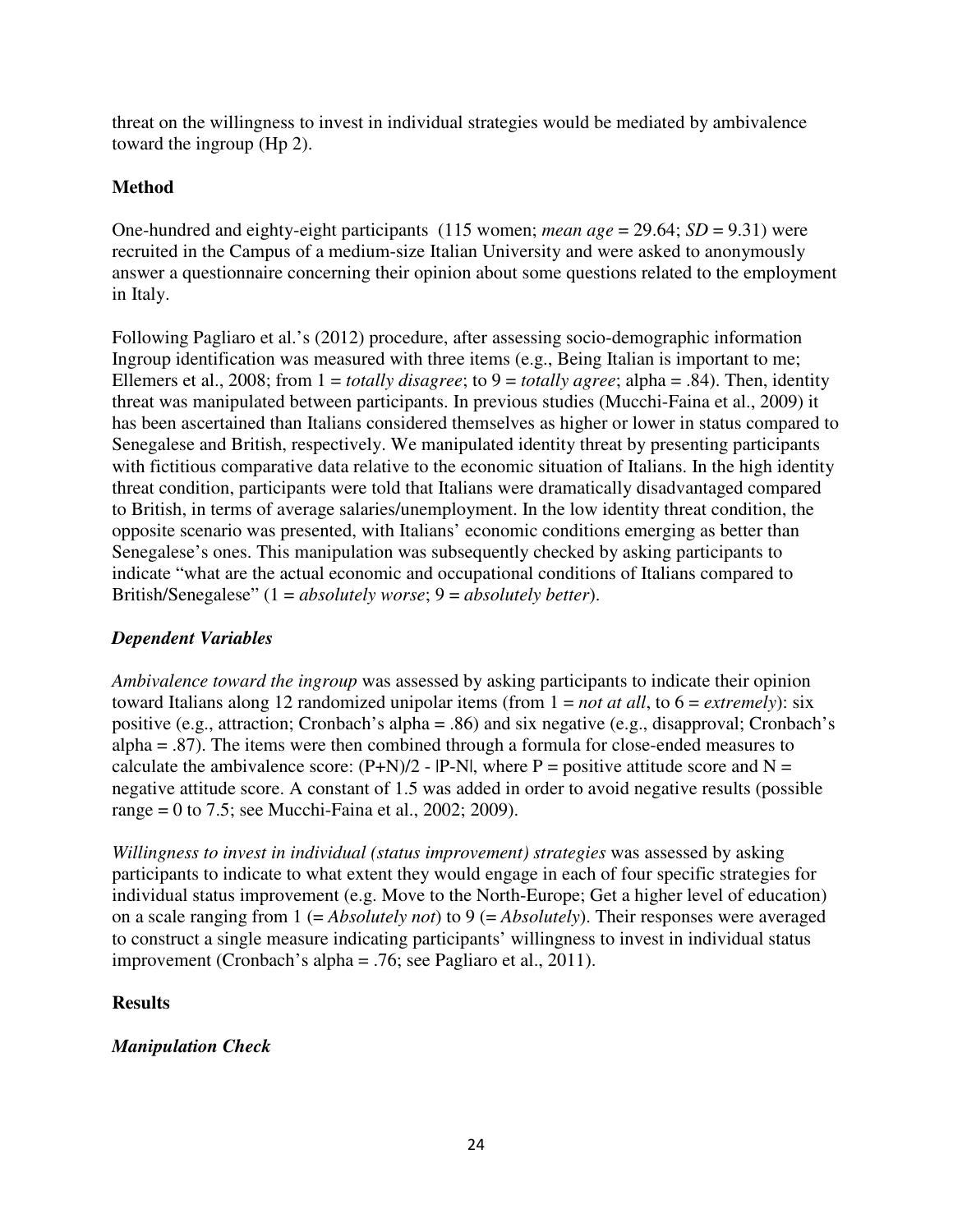A one-way Analysis of Variance (ANOVA) revealed that participants in high threat condition reported that the economic and occupational situation of Italians (vs. the outgroup) were worse  $(M = 3.16; SD = 1.63)$  than in the low threat condition  $(M = 7.34; SD = 1.78)$ ,  $F(1,186) = 282.08$ ,  $p < .001$ , partial eta-squared = .60. Thus, our manipulation of identity threat was successful.

## *Preliminary Analyses*

All participants declared to be Italian and thus were all included in the subsequent analyses. Since preliminary analyses did not show any significant effect of gender, data were collapsed across this variable. Table 1 shows the correlations between identification, ambivalence, and willingness to invest in individual strategies in the high and low identity threat conditions.

**Table 1.** Correlation matrix relative to high identity threat condition (above diagonal;  $n = 94$ ) and low identity threat condition (below diagonal;  $n = 94$ ).

|                                                             | <b>Ingroup Identification</b> | <b>Ambivalence toward</b><br>the ingroup | <b>Willingness to invest</b><br>in individual<br>strategies |
|-------------------------------------------------------------|-------------------------------|------------------------------------------|-------------------------------------------------------------|
| <b>Ingroup Identification</b>                               | 1.00                          | $-60***$                                 | $-52***$                                                    |
| <b>Ambivalence toward</b><br>the ingroup                    | $-.36***$                     | 1.00                                     | $.45***$                                                    |
| <b>Willingness to invest</b><br>in individual<br>strategies | $-.29**$                      | $-.03$                                   | 1.00                                                        |

## *Data Analysis*

To test for the effects of identity threat and identification on ambivalence toward the ingroup and willingness to invest in individual strategies, we performed two moderated multiple regression (Aiken & West, 1991). Identity Threat was modelled as effect coding  $(-1 = Low$  Identity Threat from now on, *LIT*; +1 = High Identity Threat, from now on, *HIT*), and Ingroup Identification was modelled as (centered) predictor. We entered predictors at the step 1, and the two-way interaction at the step 2. Then, to depict the significant two-way interactions, we analyzed the two simple slopes, at each level of Identity Threat.

## *Ambivalence toward the Ingroup*

As Table 2 shows, in the first step Ingroup Identification predicted significantly ambivalence toward the ingroup. More importantly, adding the Ingroup Identification by Identity Threat interaction provided a significant increase of the R-square, with the interaction being a significant predictor of ambivalence toward the ingroup.

| Table 2. Moderated multiple regression on ambivalence toward the ingroup. |  |
|---------------------------------------------------------------------------|--|
|---------------------------------------------------------------------------|--|

| $\overline{\phantom{a}}$ |        | ຼ                                  |
|--------------------------|--------|------------------------------------|
|                          | Step 1 | Step 2<br>$\overline{\phantom{a}}$ |
|                          |        |                                    |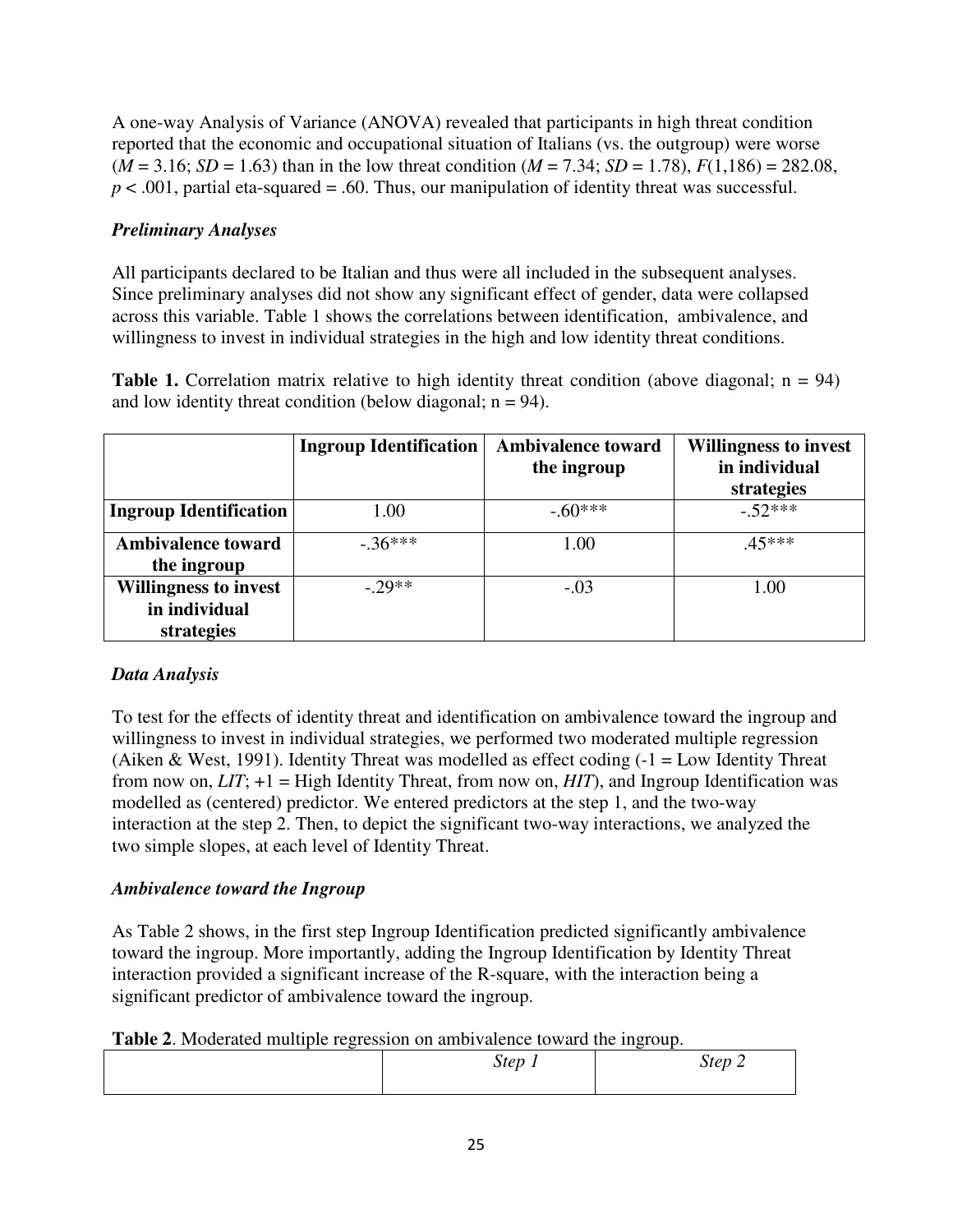|                                  | Standardized Beta | Standardized Beta |
|----------------------------------|-------------------|-------------------|
| Identification                   | $-49***$          | $-.50***$         |
| <b>Identity Threat</b>           | .002              | $.60***$          |
| Identification * Identity Threat |                   | $-63***$          |
| $\triangle$ R-square             | 0.24              | 0.06              |
| ΔF                               | 28.89***          | $7.45**$          |

*Note*. \*  $p < .05$ ; \*\*  $p < .01$ ; \*\*\*  $p < .001$ ; *Adj* R-square for the full model is .30

In line with predictions, the simple slopes analysis showed that the effect of identification on ambivalence toward the ingroup was stronger in the high threat condition (simple slope = -.45, *p*  $\leq$  .001) than in the low threat condition (simple slope = -.22, *p*  $\lt$  .001; slope difference test:  $t(187) = -2.73$ ,  $p = .007$ ; Dawson & Richter, 2006). Therefore, low identifiers showed higher ambivalence toward the ingroup than high identifiers, particularly when a situational threat was salient.

#### *Willingness to Invest in Individual Strategies*

Table 3 shows the results for the willingness to invest in individual strategies. In the first step, Ingroup Identification was a significant predictor. Adding the Ingroup Identification by Identity Threat interaction provided a significant increase of the R-square, with the interaction being a significant predictor of the perception of the willingness to invest in individual strategies.

|                                  | Step 1            | Step 2            |
|----------------------------------|-------------------|-------------------|
|                                  | Standardized Beta | Standardized Beta |
| Identification                   | $-40***$          | $-41***$          |
| <b>Identity Threat</b>           | $-14*$            | .36               |
| Identification * Identity Threat |                   | $-.53**$          |
| $\triangle R$ -square            | 0.17              | 0.03              |
| ΔF                               | $19.22***$        | $4.77*$           |

**Table 3**. Moderated multiple regression on the willingness to invest in individual strategies.

*Note*. \*  $p < .05$ ; \*\*  $p < .01$ ; \*\*\*  $p < .001$ ; *Adj* R-square for the full model is .20

The simple slopes analysis showed that, in support of predictions, the effect of identification on the willingness to invest in individual strategies was stronger in the high threat condition (simple slope =  $-.58$ ,  $p < .001$ ) than in the low threat condition (simple slope =  $-.27$ ,  $p < .001$ ; slope difference test:  $t(187) = -2.19$ ,  $p = .02$ ). That is, low identifiers showed a higher tendency to individual status improvement, particularly when a situational threat has made salient.

#### *Mediaton Analysis*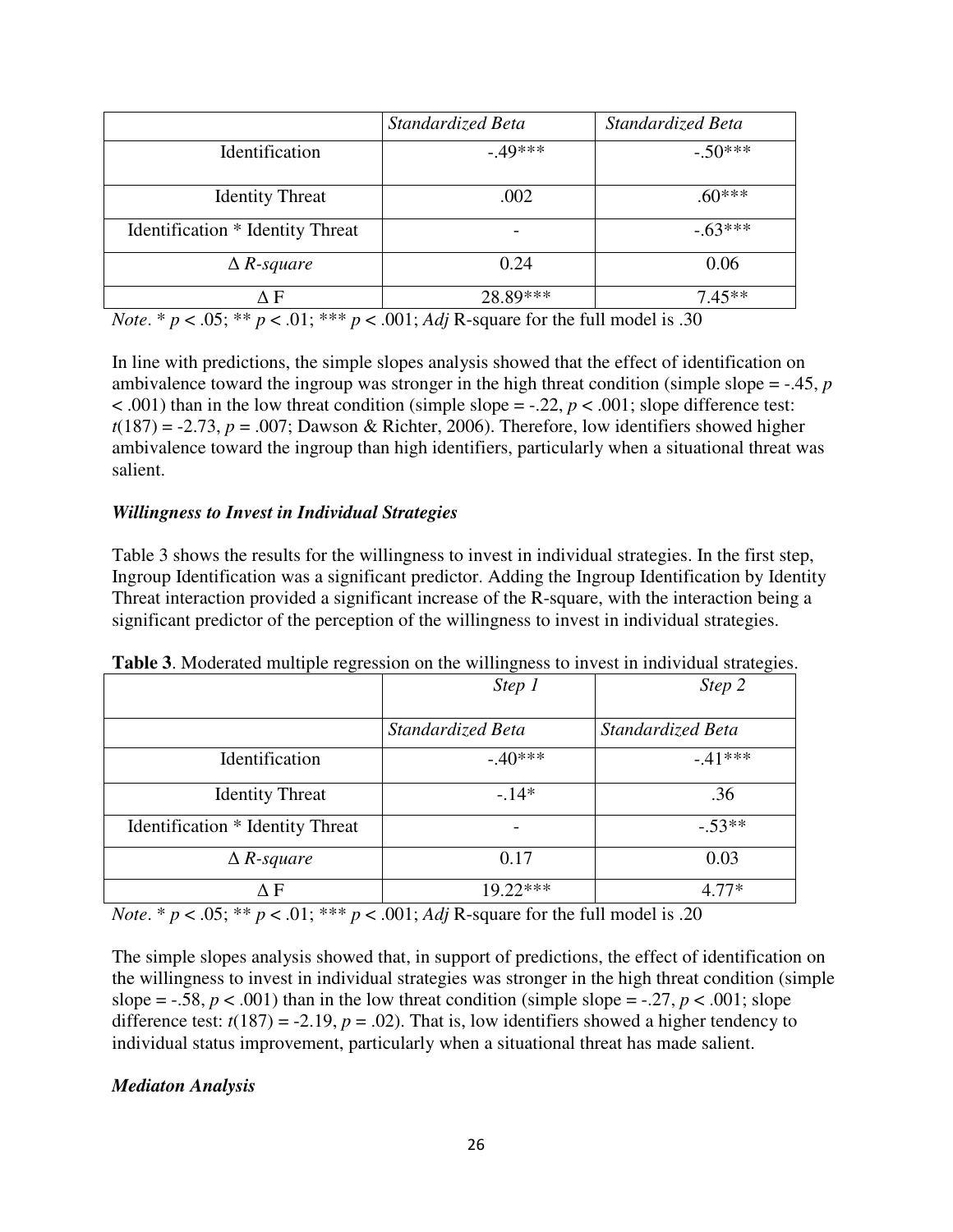Given the primary experimental effect on ingroup identification by identity threat interaction, we tested for mediated moderation. The interaction effect on ambivalence (beta =  $-.63, p < .001$ ) and willingness to invest in individual strategies (beta  $= -.53$ ,  $p = .03$ ) was significant. Moreover, ambivalence predicted the willingness to invest in individual strategies (beta = .23,  $p = .01$ ). When interaction and ambivalence were entered simultaneously as predictors, the effect of ambivalence remained significant (beta = .23,  $p < .01$ ), while the effect of the interaction was no longer reliable, (beta =  $-13$ , n.s.; Sobel test:  $z = -2.08$ ,  $p = .03$ ). We also tested the inverted model, that is whether the willingness to invest in individual strategies mediated the effect of interaction on ambivalence toward the ingroup. This inverted model was not significant.

#### **CONCLUSION**

People strive for a positive social identity, thus when they are faced with a negative group-based comparison they have to manage a negative social standing. Abandoning the group is not always a suitable and pursuable strategy, for instance when the group boundaries are perceived as impermeable. In such cases, group identification often represents the key for the choice of the strategy to pursue. Previous research showed that strongly identified members try to better the position of the ingroup as a whole, thus adopting a collective strategy. But what about low identified people? An important amount of research demonstrated that – in order to deal with the identity-threatening situation – they are likely to disengage from the devalued ingroup, at least cognitively, by means of social creativity strategies. Among the possible strategies, it has been recently advanced that expressing an ambivalent evaluation toward the ingroup may represent a form of psychological disengagement in front of an identity threat (Pagliaro et al., 2012). The present research confirms this idea, and extends previous literature in an important way by providing evidence that an ambivalent evaluation of the ingroup further underlies the willingness to behaviorally disengage from the ingroup, by trying to improve one's own personal social standing. Our findings confirmed that is the salience of an identity threat and not low identification per se that produces the psychological disengagement. That is, whereas it is expectable that low identifiers generally express more ambivalence and willingness to pursue individual strategies than high identifiers, such an individual course of action was strongly strengthened by the threat induced through a negative group-based comparison.

A number of intriguing questions arise from the present research that may be pursued in ad hoc future research. For instance, even though previous research has ascertained that behavioral intentions represent the most proximal determinants of actual behavior (Ajzen & Fishbein, 1980), adopting an actual behavioral measure could further complement the present findings.

A further issue that is worth investigating is related to whether or not people strategically express ambivalence toward the ingroup to manage a negative social identity. That is, are they aware that such an evaluation represents a distancing from the ingroup? And above all, does the expression of ambivalence toward the ingroup provide positive outcomes for low-status group members, for instance in terms of well-being or a reduction in the stress associated with the threatening situation? Ad hoc research is needed to ascertain these questions. But, the present research further confirms the role that ambivalence may play in the identity management field, an until now relatively unexplored association.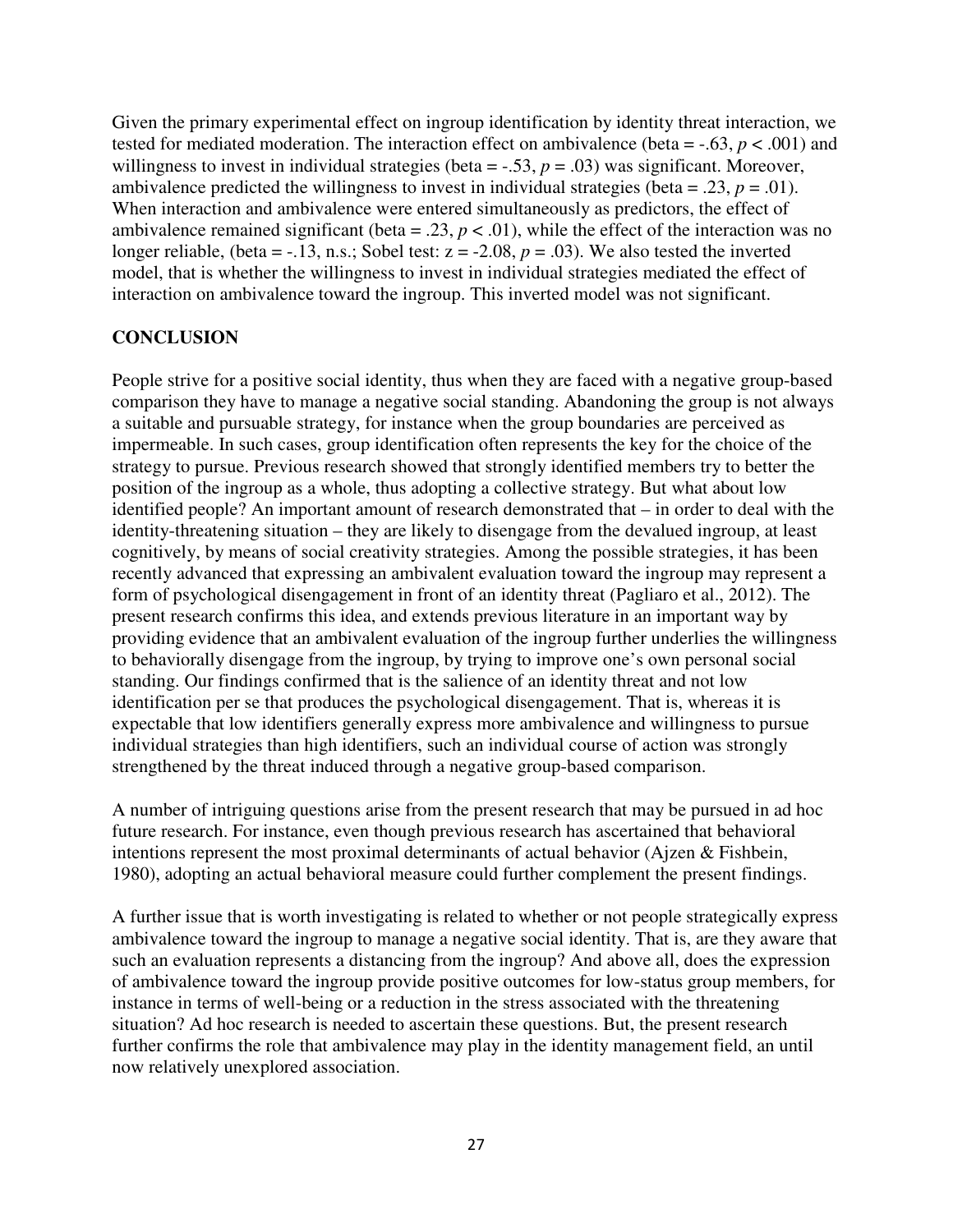#### **REFERENCES**

Aiken, Leona S. and Stephen G. West. 1991. *Multiple Regression: Testing and Interpreting Interactions*. Thousand Oaks, CA: Sage.

Ajzen, Icek and Martin Fishbein. 1980. *Understanding attitudes and predicting social behavior*. Englewood Cliffs, NJ: Prentice-Hall.

Bettencourt, B. Ann, Nancy Dorr, Kelly Charlton, and Deborah L. Hume. 2001. "Status Differences and In-Group Bias: A Meta-Analytic Examination of the Effects of Status Stability, Status Legitimacy, and Group Permeability." *Psychological Bulletin*, 127: 520-542.

Branscombe, Nyla R. and Naomi Ellemers. 1998. "Coping with group-based discrimination: individualistic versus group-level strategies." Pp. 243-266 In *Prejudice: The target's perspective*, edited by Janet K. Swim and Charles Stangor. San Diego, California: Academic Press.

Branthwaite, Alan, Susan Doyle, and Nicholas Lightbown. 1977. "The Balance Between Fairness and Discrimination." *European Journal of Social Psychology*, 9: 149-163.

Dawson, Jeremy F. and Andreas W. Richter. 2006. "Probing Three-way Interactions in Moderated Multiple Regression: Development and Application of a Slope Difference Test." *Journal of Applied Psychology*, 91: 917-926

Doosje, Bertjan, Russel Spears, and Willem Koomen. 1995. "When Bad Isn't All Bad: Strategic Use of Sample Information in Generalization and Stereotyping." *Journal of Personality and Social Psychology*, 69: 642-655.

Ellemers, Naomi. 1993. "The Influence of Socio-Structural Variables on Identity Management Strategies." Pp. 25-57 (Vol. 4) In *European Review of Social Psychology*, edited by Wolfgang Stroebe and Miles Hewstone. Chichester: Wiley.

Ellemers, Naomi, Stefano Pagliaro, Manuela Barreto, and Colin W. Leach. 2008. "Is It Better to Be Moral than Smart? The Effects of Morality and Competence Norms on the Decision to Work at Group Status Improvement." *Journal of Personality and Social Psychology*, 95: 1397-1410.

Hewstone, Miles, Mark Rubin, and Hazel Willis. 2002. "Intergroup Bias." *Annual Review of Psychology*, 53: 575-604.

Hirschman, Albert O. 1970. *Exit, voice, and loyalty: Responses to decline in firms, organizations and states*. Cambridge: Harvard University Press.

Jackson, Linda A., Linda A. Sullivan, Richard Harnish, Carole N. Hodge. 1996. "Achieving Positive Social Identity: Social Mobility, Social Creativity, and Permeability Of Group Boundaries." *Journal of Personality and Social Psychology*, 70: 241-254.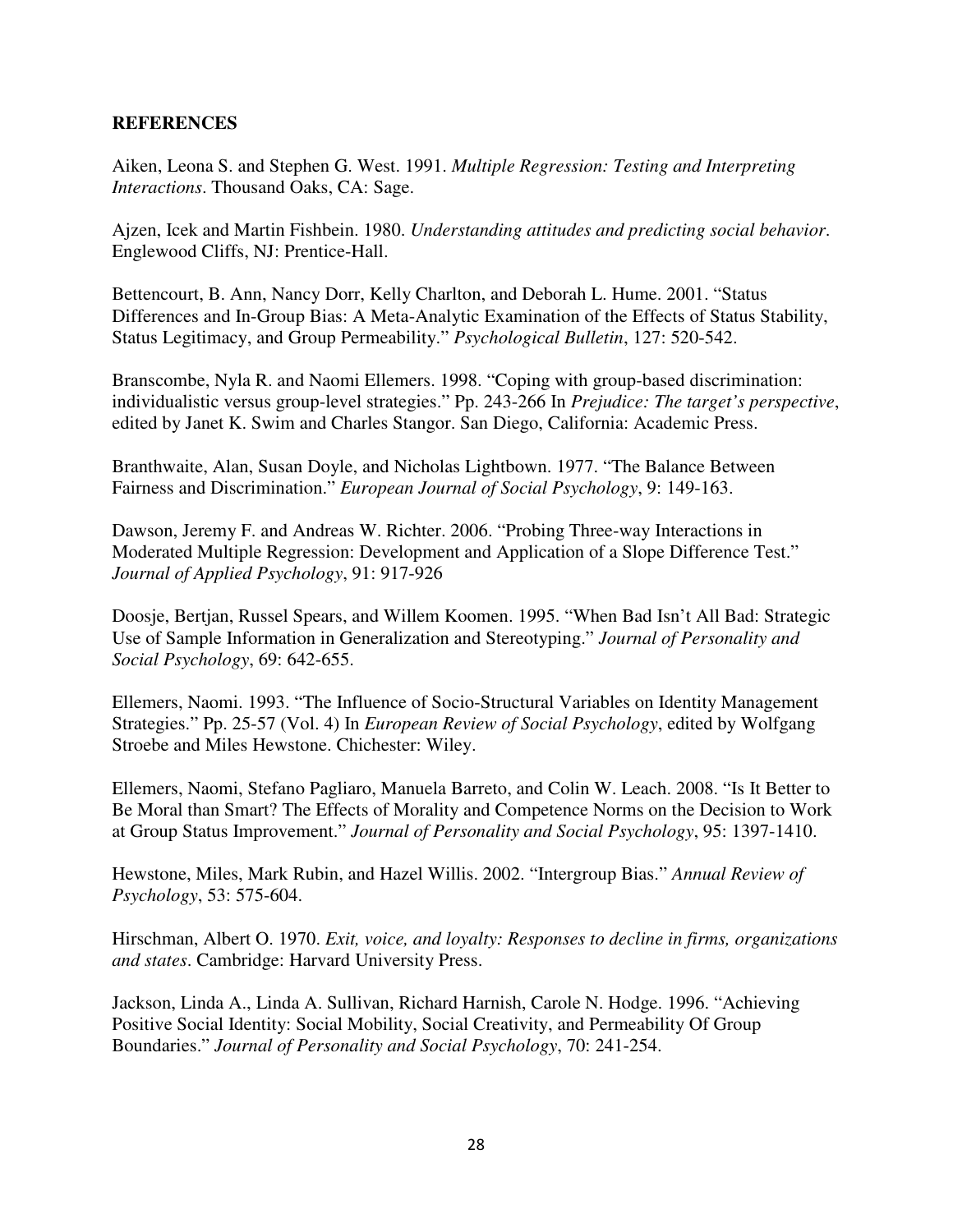Jetten, Jolanda, Russel Spears, and Anthony S.R. Manstead. 1997. "Strength of identification and intergroup differentiation: The influence of group norms." *European Journal of Social Psychology*, 27: 603-609.

Jost, John T. and Mahzarin R. Banaji. 1994. "The Role of Stereotyping in System Justification and the Production of False Consciousness." *British Journal of Social Psychology*, 33: 1-27.

Jost, John T. and Diana Burgess. 2000. "Attitudinal Ambivalence and the Conflict Between Group and System Justification Motives in Low Status Groups." *Personality and Social Psychology Bulletin*, 26: 293-305.

Lorenzi-Cioldi, Fabio. 1988. "Group Status and Perception of Homogeneity." Pp. 31-75 (Vol. 9) In *European Review of Social Psychology*, edited by Wolfgang Stroebe and Miles Hewstone. Chichester: Wiley.

Mucchi-Faina, Angelica, Sandro Costarelli, and Chiara Romoli. 2002. "The Effects of Intergroup Context of Evaluation on Ambivalence Towards the Ingroup and the Outgroup." *European Journal of Social Psychology*, 32: 247–259.

Mucchi-Faina, Angelica, Maria G. Pacilli, Stefano Pagliaro, and Francesca R. Alparone. 2009. "Ambivalence in Intergroup Evaluation: The Role of the Fairness Norm." *Social Justice Research*, 22: 117-133.

Otten, Sabine, Amelie Mummendey, and Mathias Blanz. 1996. "Intergroup discrimination in positive and negative outcome allocations: Impact of stimulus valence, relative group status, and relative group size." *Personality and Social Psychology Bulletin*, 22: 568-581.

Pagliaro, Stefano, Francesca R. Alparone, Maria G. Pacilli, and Angelica Mucchi-Faina. 2012. "Managing a Social Identity Threat: Ambivalence Toward the Ingroup as Psychological Disengagement." *Social Psychology*, 43: 41-46.

Pagliaro, Stefano, Naomi Ellemers, and Manuela Barreto. 2011. "Sharing Moral Values: Anticipated Ingroup Respect as a Determinant of Adherence to Morality-Based (but Not Competence-Based) Group Norms." *Personality and Social Psychology Bulletin*, 37: 1117-1129.

Perreault, Stéphane and Richard Y. Bourhis. 1999. "Ethnocentrism, Social Identification, and Discrimination." *Personality and Social Psychology Bulletin*, 25: 92-103.

Tajfel, Henry and John C. Turner. 1979. "An Integrative Theory of Intergroup Conflict." Pp. 33- 47, In *The Social Psychology of Intergroup Relations*, edited by W.G. Austin and S. Worchel. Monterey, C.A.: Brooks Cole.

van Knippenberg, Ad. 1989. "Strategies of Identity Management." Pp. 59-76, In *Ethnic Minorities: Social Psychological Perspectives*, edited by J.P. Oudenhoven and T.M. Willemsen. Amsterdam: Swets e Zeitlinger.